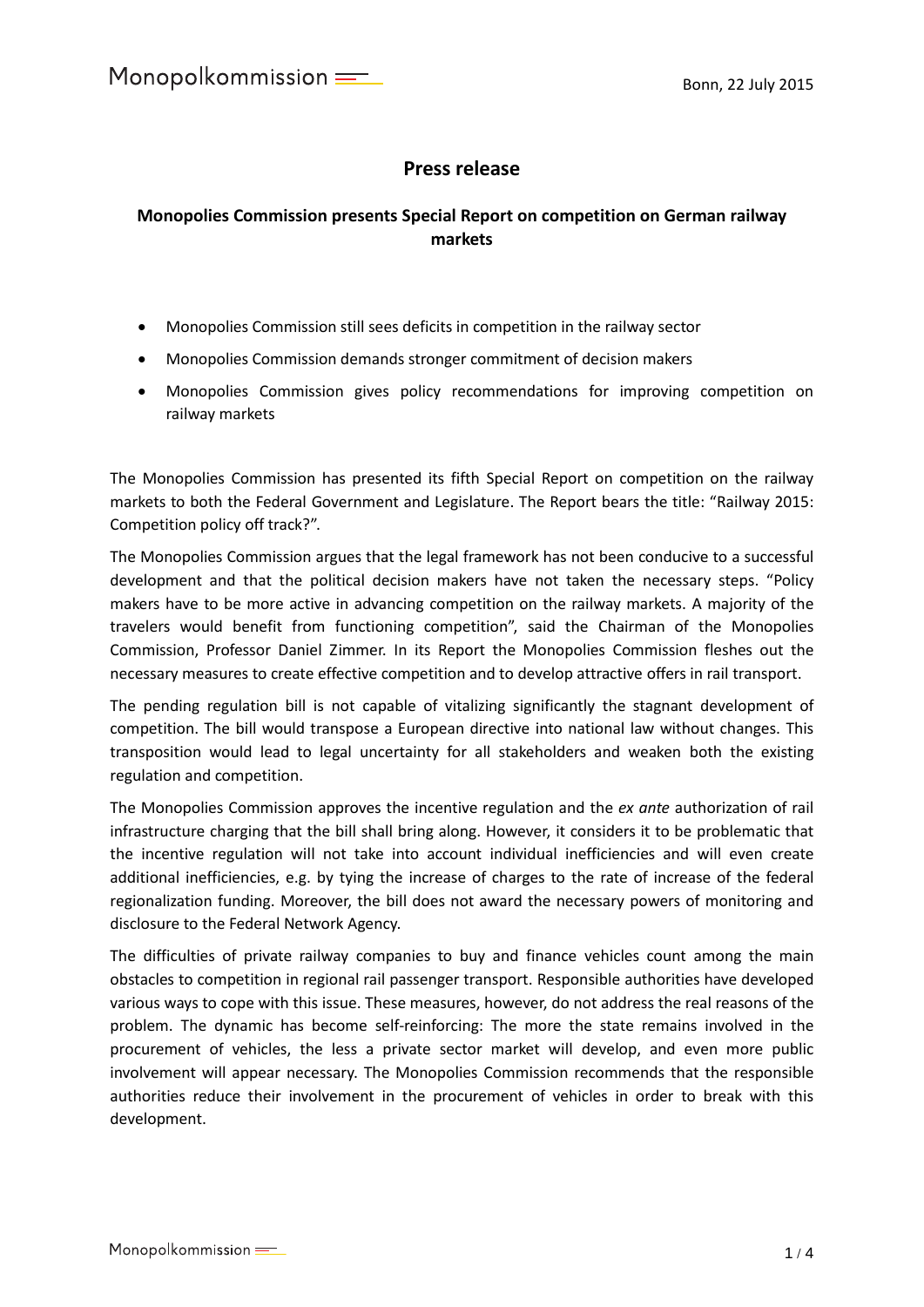The Monopolies Commission is convinced that the only way to establish undistorted competition in the German railway sector is to completely separate the infrastructure and transport units of the integrated company Deutsche Bahn AG. The Special Report reveals how an integrated company is structurally able to discriminate against competitors and why current regulation is not suited to prevent discriminiating behaviour. The Monopolies Commission has considered the arguments for and against ownership unbundling. In order to reduce current inefficiencies, the Monopolies Commission recommends the organizational and financial unbundling.

The complete Special Report can be downloaded under [www.monopolkommission.de.](http://www.monopolkommission.de/)

The Monopolies Commission is an independent expert committee, which advises the German government and legislature in the areas of competition policy-making, competition law, and regulation. One of its statutory mandates is the drafting of a Special Report on the development of competition on the German railway markets. The Monopolies Commission consists of five members appointed by the Federal President upon a proposal by the Federal Government. The Chairman of the Monopolies Commission is Prof. Dr. Daniel Zimmer from the University of Bonn.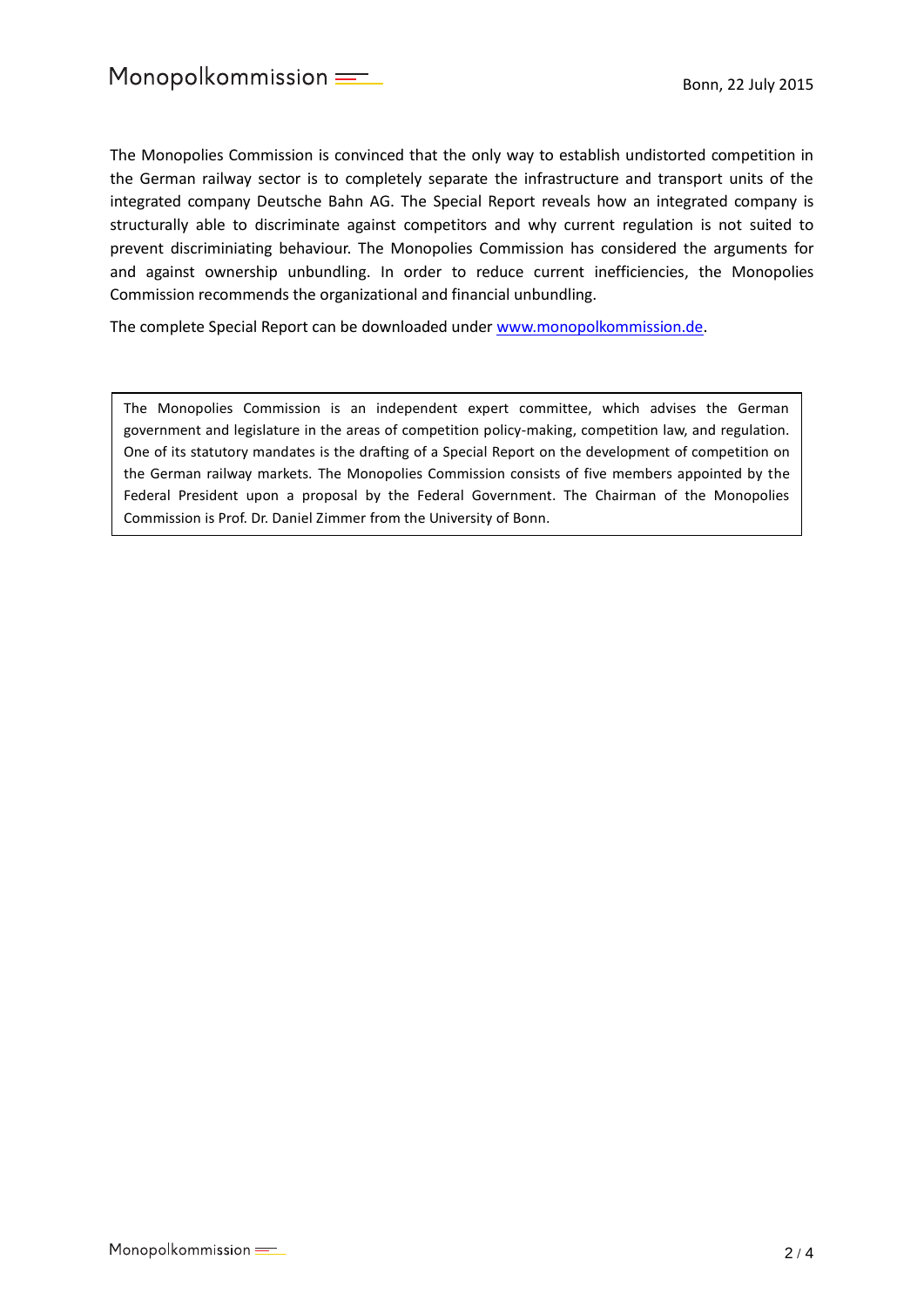## **The Monopolies Commission's policy recommendations for more competition in the railway sector**

The Monopolies Commission still sees deficits in the development of competition in the railway sector. There has not been any significant development in the past years. The Monopolies Commission still sees possibilities to implement effective and undistorted competition. For that purpose, the general framework has to be redesigned to reduce obtacles to competition and to strengthen the stagnating development. Political decision makers, however, do not provide the impetus needed to achieve a successful development of competition.

The pending railway regulation bill will provide little new momentum to competition in the railway sector.

- The transposition of the European directive without any changes weakens regulation and the development of competition.
- In order to avoid legal uncertainty and setbacks, the transposition of the European directive should take into consideration national law as well as the European provisions.
- The bill will introduce an incentive regulation and an *ex ante* authorization of rail infrastructure charging. It will merge the relevant provisions in the German General Railway Act and the Railway Infrastructure Usage Regulation, and it will strengthen the German Federal Network Agency. These improvements should be implemented and further developed to intensify competition.
- The incentive regulation should be introduced without any exceptions. The bill should not tie the increase of charges for infrastucture to the rate of increase of federal regionalization funding.
- The bill should be complemented by larger powers of monitoring and disclosure for the Federal Network Agency and by standards for regulatory financial reporting.
- The Federal Network Agency should be vested with the right to monitor the terms of use of rail infrastructure and service facilities. The minimum content of the terms of use for service facilities should be adjusted to the terms of use for the rail infrastructure.
- The regulation should be flexible and take into account essential facilities. An independent institution should evaluate deregulation potentials for service facilities based on a market inquiry.
- The Monopolies Commission should get a legal right of access to the files of the Federal Network Agency to be better able to fulfill its legal mandate.